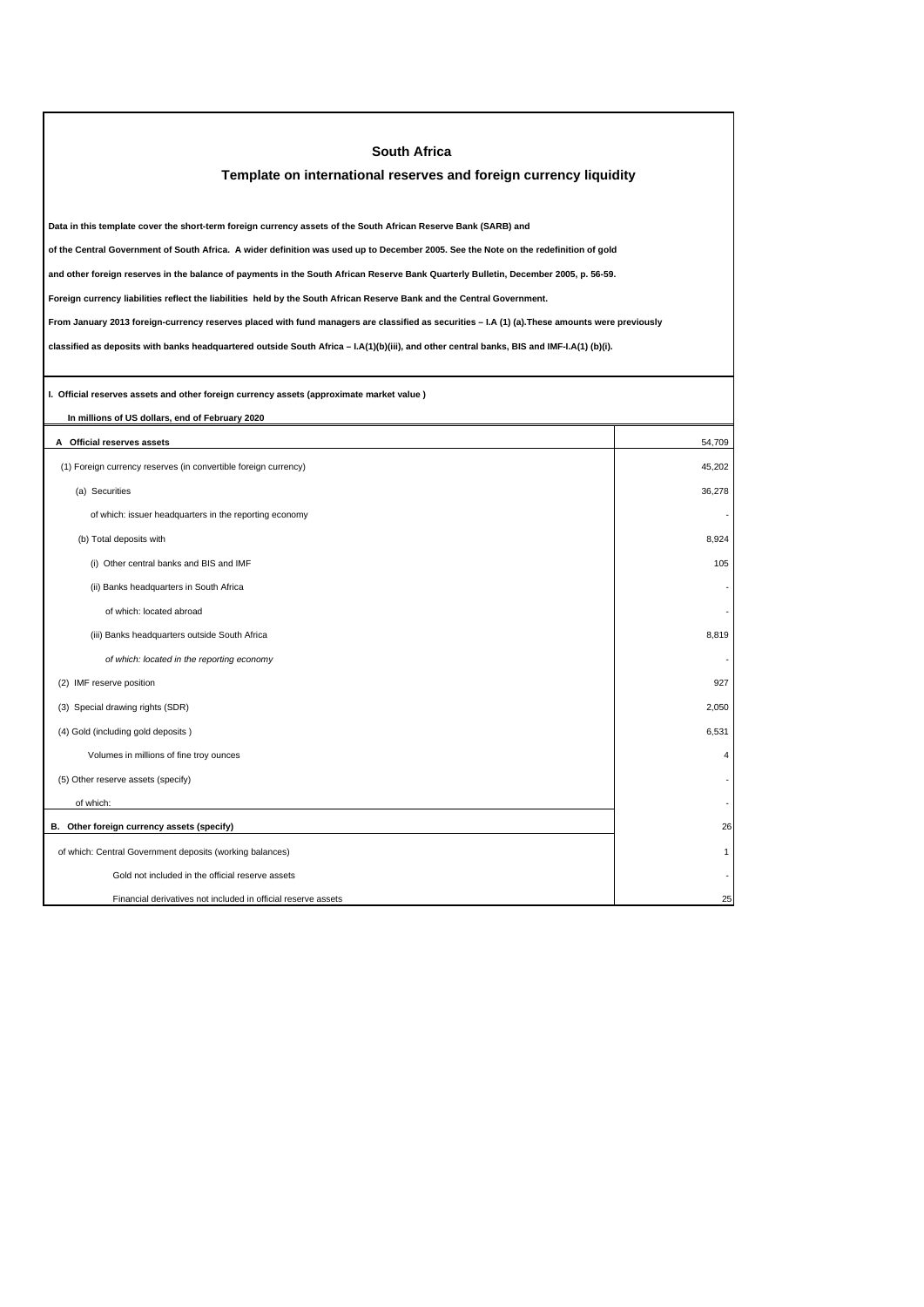| II. Predetermined short term net drains on foreign currency assets (nominal value)<br>p.2                                                                            |                                                |               |                                            |                                        |  |  |  |  |  |
|----------------------------------------------------------------------------------------------------------------------------------------------------------------------|------------------------------------------------|---------------|--------------------------------------------|----------------------------------------|--|--|--|--|--|
| In millions of US dollars, end of February 2020                                                                                                                      |                                                |               |                                            |                                        |  |  |  |  |  |
|                                                                                                                                                                      | Maturity Breakdown(residual maturity)<br>Total |               |                                            |                                        |  |  |  |  |  |
|                                                                                                                                                                      | Up to one<br>year                              | Up to 1 month | More than 1<br>month and up to<br>3 months | More than 3 months and up<br>to 1 year |  |  |  |  |  |
| 1. Foreign currency loans, securities and deposits                                                                                                                   |                                                |               |                                            |                                        |  |  |  |  |  |
| of which: SARB                                                                                                                                                       |                                                |               |                                            |                                        |  |  |  |  |  |
| Outflows (-)<br>Principal                                                                                                                                            |                                                |               |                                            |                                        |  |  |  |  |  |
| $(\cdot)$<br>Interest                                                                                                                                                |                                                |               |                                            |                                        |  |  |  |  |  |
| Inflows $(+)$<br>Principal                                                                                                                                           |                                                |               |                                            |                                        |  |  |  |  |  |
| Interest<br>$(+)$                                                                                                                                                    |                                                |               |                                            |                                        |  |  |  |  |  |
| <b>Central Government</b>                                                                                                                                            |                                                |               |                                            |                                        |  |  |  |  |  |
| Outflows (-)<br>Principal                                                                                                                                            | $-2,439$                                       | $-1,619$      | $-44$                                      | $-776$                                 |  |  |  |  |  |
| $(-)$<br>Interest                                                                                                                                                    | $-911$                                         | $-198$        | $-129$                                     | $-584$                                 |  |  |  |  |  |
| Inflows $(+)$<br>Principal                                                                                                                                           |                                                |               |                                            |                                        |  |  |  |  |  |
| $(+)$<br>Interest                                                                                                                                                    |                                                |               |                                            |                                        |  |  |  |  |  |
|                                                                                                                                                                      |                                                |               |                                            |                                        |  |  |  |  |  |
| 2. Aggregate short and long positions in forwards and futures in foreign currencies vis-à-vis<br>the domestic currency (including the forward leg of currency swaps) |                                                |               |                                            |                                        |  |  |  |  |  |
| (a) Short positions (-) (Net per period)                                                                                                                             | $-1$                                           | $-1$          |                                            |                                        |  |  |  |  |  |
| (b) Long positions (+) (Net per period)                                                                                                                              | 643                                            | 162           | 357                                        | 124                                    |  |  |  |  |  |
|                                                                                                                                                                      |                                                |               |                                            |                                        |  |  |  |  |  |
| 3 Other (specify)                                                                                                                                                    | 3                                              | 3             |                                            |                                        |  |  |  |  |  |
| (a) Other accounts payable (-) (Net per period)                                                                                                                      |                                                |               |                                            |                                        |  |  |  |  |  |
| Other accounts receivable (+) (Net per period)                                                                                                                       | 3                                              | 3             |                                            |                                        |  |  |  |  |  |
|                                                                                                                                                                      |                                                |               |                                            |                                        |  |  |  |  |  |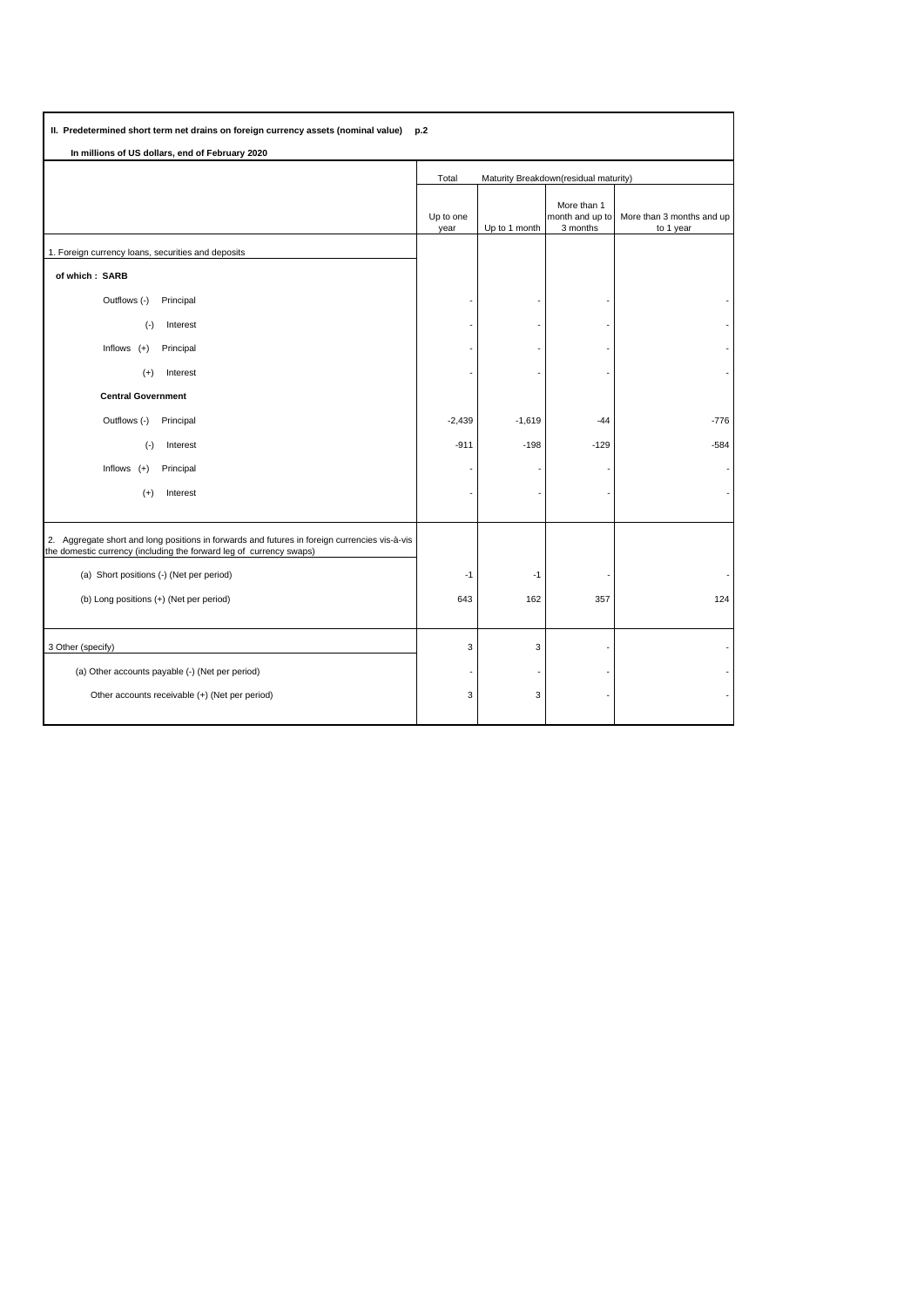| III. Contingent short-term net drains on foreign currency assets (nominal value)            |              |                                        |                                |                           |
|---------------------------------------------------------------------------------------------|--------------|----------------------------------------|--------------------------------|---------------------------|
| In millions of US dollars, end of February 2020                                             |              |                                        |                                |                           |
|                                                                                             | Total        | Maturity breakdown (residual maturity) |                                |                           |
|                                                                                             |              |                                        | More than 1<br>month and up to | More than 3 months and up |
| 1. Contingent liabilities in foreign currency                                               | Up to 1 year | Up to 1 month                          | 3 months                       | to 1 year                 |
| (a) Collateral guarantees on debt falling due within 1 year                                 |              |                                        |                                |                           |
| (b) Other contingent liabilities                                                            | $-344$       | $-51$                                  | -1                             | $-292$                    |
| of which: Central Government                                                                |              |                                        |                                |                           |
| Principal                                                                                   | $-118$       |                                        | $-1$                           | $-117$                    |
| Interest                                                                                    | $-226$       | $-51$                                  |                                | $-175$                    |
|                                                                                             |              |                                        |                                |                           |
| 2. Foreign currency securities issued with embedded options (puttable bonds)                |              |                                        |                                |                           |
| 3. Undrawn, unconditional credit lines provided by                                          |              |                                        |                                |                           |
| (a) other central banks and international organisations                                     |              |                                        |                                |                           |
| $BIS (+)$                                                                                   |              |                                        |                                |                           |
| $IMF (+)$                                                                                   |              |                                        |                                |                           |
| (b) banks and other financial institutions headquartered in South Africa                    |              |                                        |                                |                           |
| (c) banks and other financial institutions headquartered outside South Africa (+)           |              |                                        |                                |                           |
|                                                                                             |              |                                        |                                |                           |
| 4. Aggregate short and long positions of options in foreign vis-à-vis the domestic currency |              |                                        |                                |                           |
| (a)<br>Short positions                                                                      |              |                                        |                                |                           |
| (i) Bought puts                                                                             |              |                                        |                                |                           |
| (ii) Written puts                                                                           |              |                                        |                                |                           |
| (b)<br>Long positions                                                                       |              |                                        |                                |                           |
| (i) Bought puts                                                                             |              |                                        |                                |                           |
| (ii) Written puts                                                                           |              |                                        |                                |                           |
|                                                                                             |              |                                        |                                |                           |